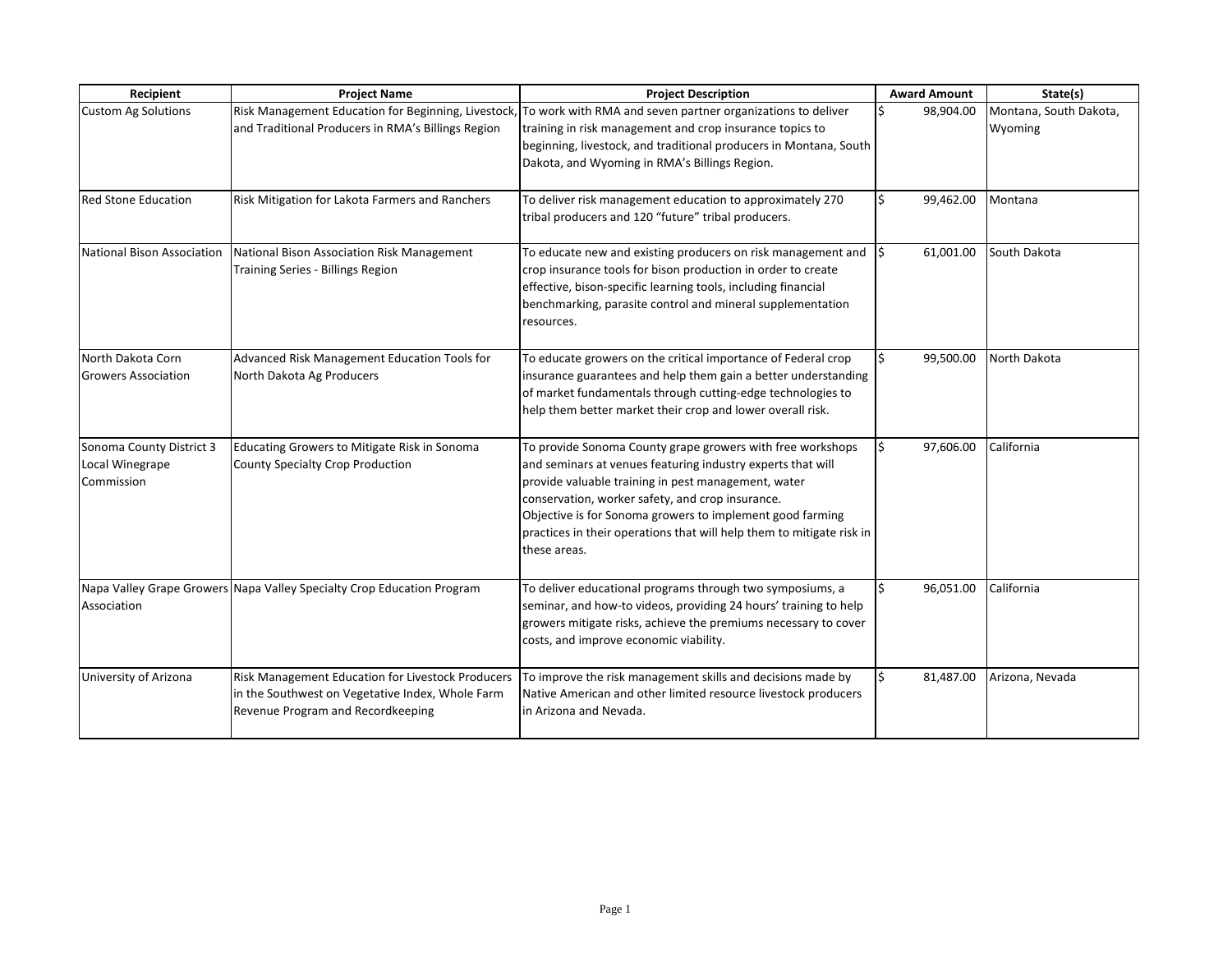| Recipient                  | <b>Project Name</b>                                   | <b>Project Description</b>                                                                                       | <b>Award Amount</b> | State(s)                   |
|----------------------------|-------------------------------------------------------|------------------------------------------------------------------------------------------------------------------|---------------------|----------------------------|
| Farm Employers Labor       | Risk Management Education on Health, Safety, and      | To hold five workshops in English and Spanish in Bakersfield,                                                    | 93,451.00           | California                 |
| Service                    | Human Resources Management for California             | Stockton, Ventura, Fresno, and Santa Rosa, with support of a                                                     |                     |                            |
|                            | <b>Agricultural Producers</b>                         | broad range of partners, including Cal/OSHA. To educate                                                          |                     |                            |
|                            |                                                       | specialty crop producers and field workers on prevention                                                         |                     |                            |
|                            |                                                       | measures/state requirements on agricultural labor issues                                                         |                     |                            |
|                            |                                                       | including farm safety, food safety and GAP Certification.                                                        |                     |                            |
|                            |                                                       |                                                                                                                  |                     |                            |
|                            |                                                       |                                                                                                                  |                     |                            |
| Mendocino WineGrowers,     | 2015 Growers Initiative Education Series              | To help growers manage specific risks to improve economic                                                        | 99,384.00           | California                 |
| Inc.                       |                                                       | viability as well as information on the new Whole Farm Revenue                                                   |                     |                            |
|                            |                                                       | Insurance Program.                                                                                               |                     |                            |
| <b>Custom Ag Solutions</b> | Risk Management Education for Beginning, Hispanic,    | To work with RMA and five partner organizations to deliver                                                       | 99,134.00           | Arizona                    |
|                            | Livestock, and StrikeForce County Producers in        | training in risk management and crop insurance topics to                                                         |                     |                            |
|                            | RMA's Davis Region                                    | beginning, Hispanic, livestock, and StrikeForce county producers                                                 |                     |                            |
|                            |                                                       | in Arizona, California, and Nevada in RMA's Davis Region.                                                        |                     |                            |
| University of California   | Mitigating Drought Impacts on Small-scale Livestock   | To reduce risk and improve the economic stability of small                                                       | 72,557.00           | Nevada                     |
|                            | and Specialty Crop Producers in the Davis, CA RMA     | acreage producers. The project focuses on specialty crop and                                                     |                     |                            |
|                            | Region through Risk Management Training               | livestock producers in Placer, Nevada, and surrounding foothill                                                  |                     |                            |
|                            |                                                       | counties.                                                                                                        |                     |                            |
| <b>Custom Ag Solutions</b> | Risk Management Education for African American,       | To work with RMA and seven partner organizations to deliver                                                      | 99,044.00           | Kentucky, Mississippi, and |
|                            | Beginning, Livestock, and Specialty Crop Producers in | training in risk management and crop insurance topics to African                                                 |                     | Tennessee                  |
|                            | RMA's Jackson Region                                  | American, beginning, livestock, and specialty crop producers in                                                  |                     |                            |
|                            |                                                       | Kentucky, Mississippi, and Tennessee.                                                                            |                     |                            |
| Appalachian Sustainable    | Appalachian Grown: Managing Marketing and             | To educate beginning, small, and limited-resource producers of                                                   | 46,785.00           | North Carolina             |
| Agriculture Project        |                                                       | Financial Risk Through Regional Branding and Market specialty crops and underserved commodities in Western North |                     |                            |
|                            | Diversification                                       | Carolina and in the Eastern Band of the Cherokee Nation by                                                       |                     |                            |
|                            |                                                       | providing the information and training needed to access crop                                                     |                     |                            |
|                            |                                                       | insurance and manage marketing and financial risk.                                                               |                     |                            |
|                            |                                                       |                                                                                                                  |                     |                            |
| Southern Sustainable       | Growing Farm Profits: Training in Recordkeeping and   | To educate 100 producers of horticultural crops in Mississippi and \\$                                           | 45,548.00           | Mississippi, Louisiana     |
| Agriculture Working Group  | Financial Analysis for Women Producers, Minority      | Louisiana on how to track expenses, make better business                                                         |                     |                            |
|                            | Producers,<br>New and Beginning Farmers, and          | decisions based on records, appropriately price products, and                                                    |                     |                            |
|                            | Limited Resource Producers of Horticultural Crops.    | calculate profitability for their farm enterprises.                                                              |                     |                            |
| <b>Custom Ag Solutions</b> | Risk Management Education for Beginning, Livestock,   | To work with RMA and six partner organizations to deliver                                                        | 99,274.00           | New Mexico, Oklahoma       |
|                            | and Native American Producers in RMA's Oklahoma       | training in risk management and crop insurance topics to                                                         |                     | and Texas                  |
|                            | City Region                                           | beginning, livestock, and Native American producers in New                                                       |                     |                            |
|                            |                                                       | Mexico (NM), Oklahoma, and Texas.                                                                                |                     |                            |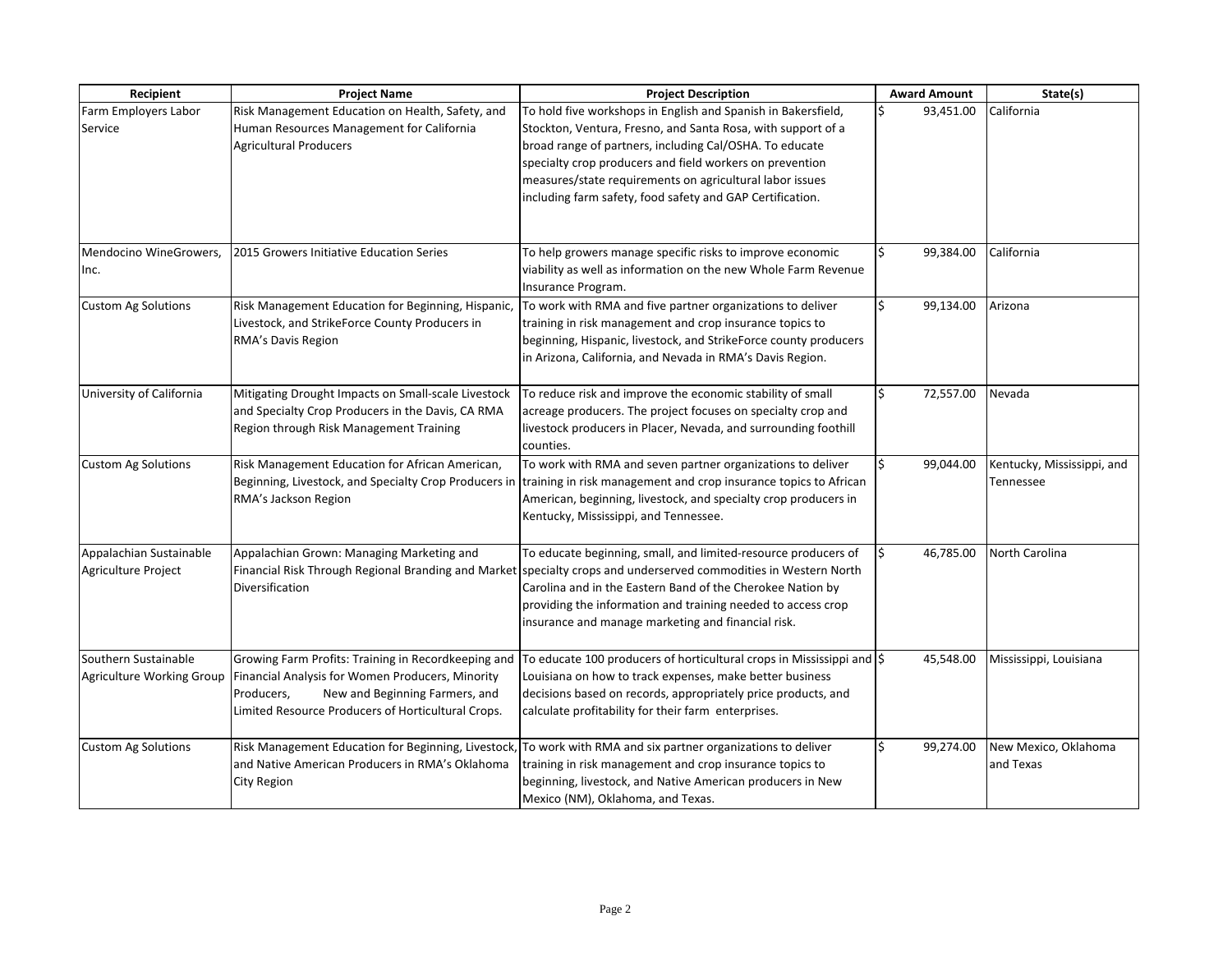| Recipient                                              | <b>Project Name</b>                                                                                                                                                                                                                           | <b>Project Description</b>                                                                                                                                                                                                                                                              | <b>Award Amount</b> | State(s)                          |
|--------------------------------------------------------|-----------------------------------------------------------------------------------------------------------------------------------------------------------------------------------------------------------------------------------------------|-----------------------------------------------------------------------------------------------------------------------------------------------------------------------------------------------------------------------------------------------------------------------------------------|---------------------|-----------------------------------|
| University of Arkansas                                 | <b>PROFIT: Financial Skills for Southeast Oklahoma</b><br>Producers                                                                                                                                                                           | To increase financial risk management skills among small farmers \\$<br>by partnering with the local Farm Credit cooperative to deliver<br>training and also build relationships for access to constructive<br>credit and guidance.                                                     | 99,438.00           | Oklahoma                          |
| Oklahoma State University                              | Risk Management and Crop Insurance Education for<br>Oklahoma Agricultural Producers                                                                                                                                                           | To provide forage and livestock producers, specialty crop<br>producers, women and minority producers, new and beginning<br>producers, and traditional farmers and ranchers with the tools<br>and training to mitigate risk in their agricultural operations.                            | 99,999.00           | Oklahoma                          |
|                                                        | Oklahoma State University   Providing Risk Management Education to Winter<br>Canola Producers in Oklahoma, Texas, and New<br>Mexico                                                                                                           | To educate producers on: canola best management production<br>practices; risk management and crop insurance tools available;<br>and marketing options. Canola producers will receive risk<br>management education and training through a series of<br>coordinated events.               | 94,769.00           | Oklahoma, Texas and New<br>Mexico |
| <b>National Drought</b><br><b>Mitigation Center</b>    | Risk Management Education for Ranchers in the<br>Oklahoma City, OK, RMA Region: Drought Planning,<br>Range Management, and FCIC Options including<br>Pasture, Rangeland, and Forage Insurance and<br>Rainfall Index - Annual Forage Insurance | To deliver a comprehensive and hands-on approach to increasing $ \xi $<br>ranchers' capacity to manage drought risk.                                                                                                                                                                    | 75,594.00           | Oklahoma, Texas and New<br>Mexico |
| <b>Custom Ag Solutions</b>                             | Risk Management Education for African American,<br>Hispanic, Underserved, and StrikeForce County<br>Producers in RMA's Raleigh Region                                                                                                         | To work with RMA and seven partner organizations to deliver<br>training in risk management and crop insurance topics to African<br>American, Hispanic, underserved, and StrikeForce County<br>producers in North Carolina.                                                              | 98,754.00           | North Carolina                    |
| Community Involved in<br><b>Sustaining Agriculture</b> | <b>Educating for Whole Farm Success: Risk</b><br>in Western Massachusetts                                                                                                                                                                     | To improve farm viability by helping farmers understand and use<br>Management Education Tools for Specialty Producers risk management tools, with a special focus on under-served<br>specialty crop farmers, including beginning and small acreage<br>farmers in western Massachusetts. | 66,486.00           | Massachusetts                     |
| Association of NY                                      | Northeast Organic Farming Supporting Organic and Sustainable Producers in<br>New York State Through Risk Management Tools and<br><b>Trainings</b>                                                                                             | To improve farm viability by helping farmers understand and use<br>risk management tools, with a special focus on under-served<br>specialty crop farmers, including beginning and small acreage<br>farmers in western Massachusetts.                                                    | 99,998.00           | <b>New York</b>                   |
| University of Mount Olive                              | Risk Management Education Strategies and<br>Succession Planning for Senior, Transitional and<br>Beginning Farmers in North Carolina                                                                                                           | To ensure that producers and landowners in North Carolina<br>acquire the tools to develop and implement their farm transition<br>and succession plans. These tools will include legal, financial and<br>human capital resources as well as farm management strategies.                  | 99,999.00           | North Carolina                    |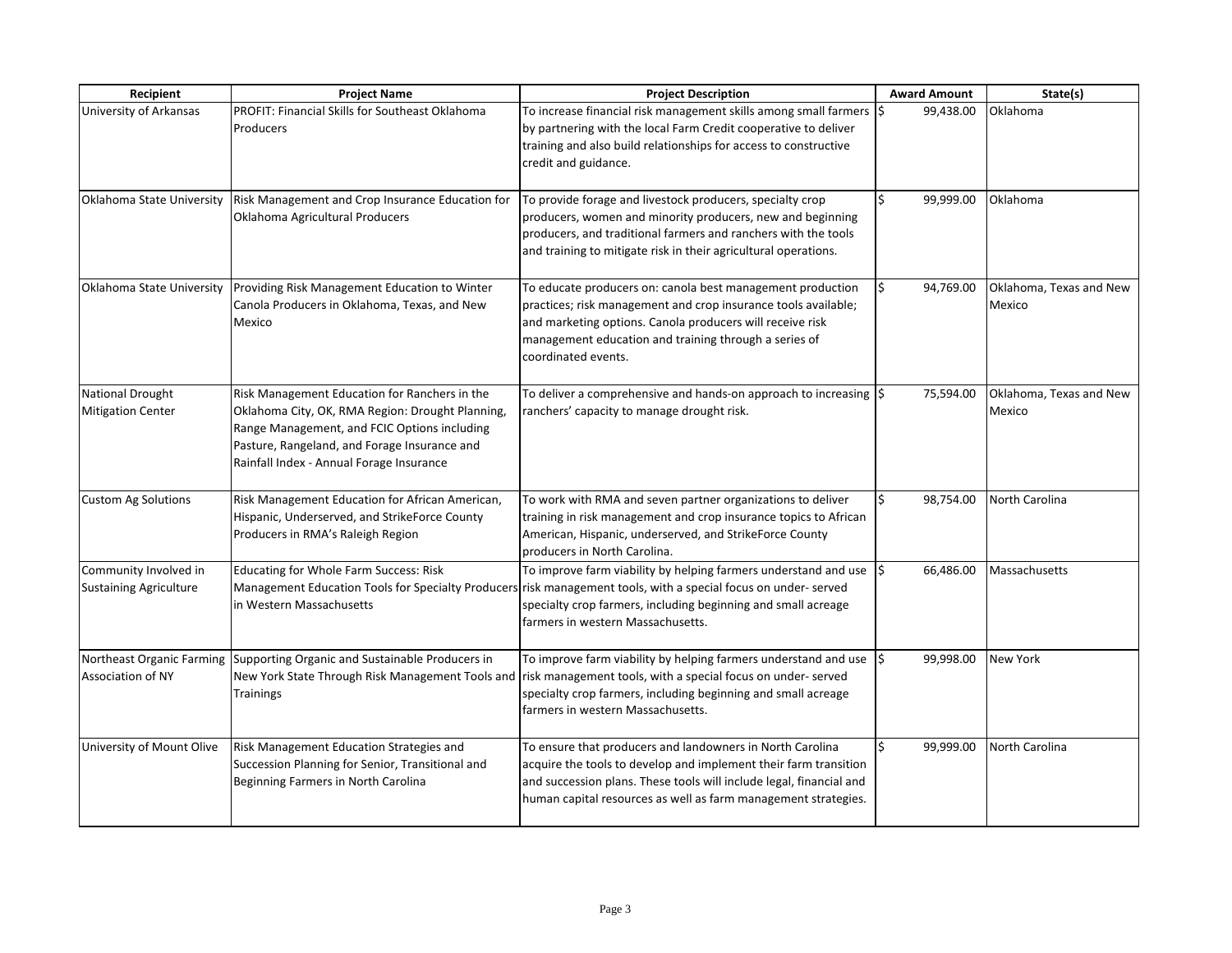| Recipient                            | <b>Project Name</b>                                                                  | <b>Project Description</b>                                                                                                                                                             | <b>Award Amount</b> | State(s)                    |
|--------------------------------------|--------------------------------------------------------------------------------------|----------------------------------------------------------------------------------------------------------------------------------------------------------------------------------------|---------------------|-----------------------------|
| <b>Farmer Veteran Coalition</b>      | Farmer Veteran (Connecticut) Risk Management                                         | To deliver comprehensive crop insurance education and risk                                                                                                                             | 99,950.00           | Connecticut                 |
|                                      | <b>Education Project</b>                                                             | management training to veterans to assist them in identifying and                                                                                                                      |                     |                             |
|                                      |                                                                                      | managing production, marketing, legal, financial, and human risk<br>areas. This project will create the first regional comprehensive                                                   |                     |                             |
|                                      |                                                                                      | crop insurance education and risk management training program                                                                                                                          |                     |                             |
|                                      |                                                                                      | specifically addressing the needs facing our country's veterans.                                                                                                                       |                     |                             |
|                                      |                                                                                      |                                                                                                                                                                                        |                     |                             |
|                                      |                                                                                      |                                                                                                                                                                                        |                     |                             |
| The Pennsylvania State<br>University | Farm Risk Management Education for Women,<br>Hispanic and Next-Generation Farmers in | To provide education on evaluating farm business risk, selecting<br>enterprises with specific liabilities in mind, and proactively                                                     | 55,465.00           | Pennsylvania                |
|                                      | Pennsylvania                                                                         | managing risk (mitigating, eliminating and insuring). The                                                                                                                              |                     |                             |
|                                      |                                                                                      | presentation will also address techniques to communicating farm                                                                                                                        |                     |                             |
|                                      |                                                                                      | activities accurately to insurance professionals.                                                                                                                                      |                     |                             |
|                                      |                                                                                      |                                                                                                                                                                                        |                     |                             |
| Foundation                           | Washington Wine Industry   Reducing Revenue Losses Using UCC for Sales               | To provide information to prevent sales revenue losses to grape                                                                                                                        | 48,613.00           | Washington                  |
|                                      |                                                                                      | producers due to slow or non-payment. By learning how to use<br>contracts to formalize sales terms, and how filing under                                                               |                     |                             |
|                                      |                                                                                      | Washington's Uniform Commercial Code (UCC) can perfect first                                                                                                                           |                     |                             |
|                                      |                                                                                      | priority statutory lien status, growers will implement procedures                                                                                                                      |                     |                             |
|                                      |                                                                                      | for improving timely receipt of payments at agreed prices.                                                                                                                             |                     |                             |
|                                      |                                                                                      |                                                                                                                                                                                        |                     |                             |
|                                      |                                                                                      |                                                                                                                                                                                        |                     |                             |
| <b>RightRisk LLC</b>                 | Helping Specialty Crop, Beginning, Women, and                                        | To provide crop insurance and risk management training to more<br>Other Farmers in Alaska (Spokane RO) Be Better Able   than 1,300 specialty crop, beginning, women, and other farmers | 99,977.00<br>I\$    | Alaska                      |
|                                      | to Use Crop Insurance and Other Risk Management                                      | in Alaska with a goal of helping participants be better able to use                                                                                                                    |                     |                             |
|                                      | Tools                                                                                | crop insurance, benchmarking, and other<br>risk management                                                                                                                             |                     |                             |
|                                      |                                                                                      | strategies for increasing sustainable profits.                                                                                                                                         |                     |                             |
|                                      |                                                                                      |                                                                                                                                                                                        |                     |                             |
| Northwest Center for                 | Production Risk Management Training for Organic                                      | To deliver production risk management training for 190 organic                                                                                                                         | 28,660.00           | Idaho, Oregon, and          |
| <b>Alternatives to Pesticides</b>    | and Specialty Crop Producers in Washington, Oregon                                   | and specialty crop growers in Washington, Oregon and Idaho. All                                                                                                                        |                     | Washington                  |
|                                      | and Idaho                                                                            | sessions will include Whole-Farm Revenue Protection training.                                                                                                                          |                     |                             |
|                                      |                                                                                      |                                                                                                                                                                                        |                     |                             |
| <b>Custom Ag Solutions</b>           | Risk Management Education for Beginning and                                          | To work with five partner organizations to deliver training in risk                                                                                                                    | 98,734.00           | Illinois, Indiana, Michigan |
|                                      | Specialty Crop Producers in RMA's Springfield Region                                 | management and crop insurance topics to beginning and                                                                                                                                  |                     | and Ohio                    |
|                                      |                                                                                      | specialty crop producers in Illinois, Indiana, Michigan, and Ohio                                                                                                                      |                     |                             |
|                                      |                                                                                      | including the new Whole Farm Revenue Insurance Program.                                                                                                                                |                     |                             |
| Institute for Sustainable            | Get Farming, Keep Farming Education Partnerships:                                    | To educate producers on risk and mitigation through a multi-                                                                                                                           | 99,999.00           | Michigan                    |
|                                      | Living, Art & Natural Design   Production, Management and Business Training for      | partner, collaborative initiative bringing together educational                                                                                                                        |                     |                             |
| (ISLAND)                             | Specialty Crops Growers and Small Scale Livestock                                    | resources to identify, address and reduce risk to specialty crop                                                                                                                       |                     |                             |
|                                      | <b>Operations</b>                                                                    | and small-scale livestock producers.                                                                                                                                                   |                     |                             |
|                                      |                                                                                      |                                                                                                                                                                                        |                     |                             |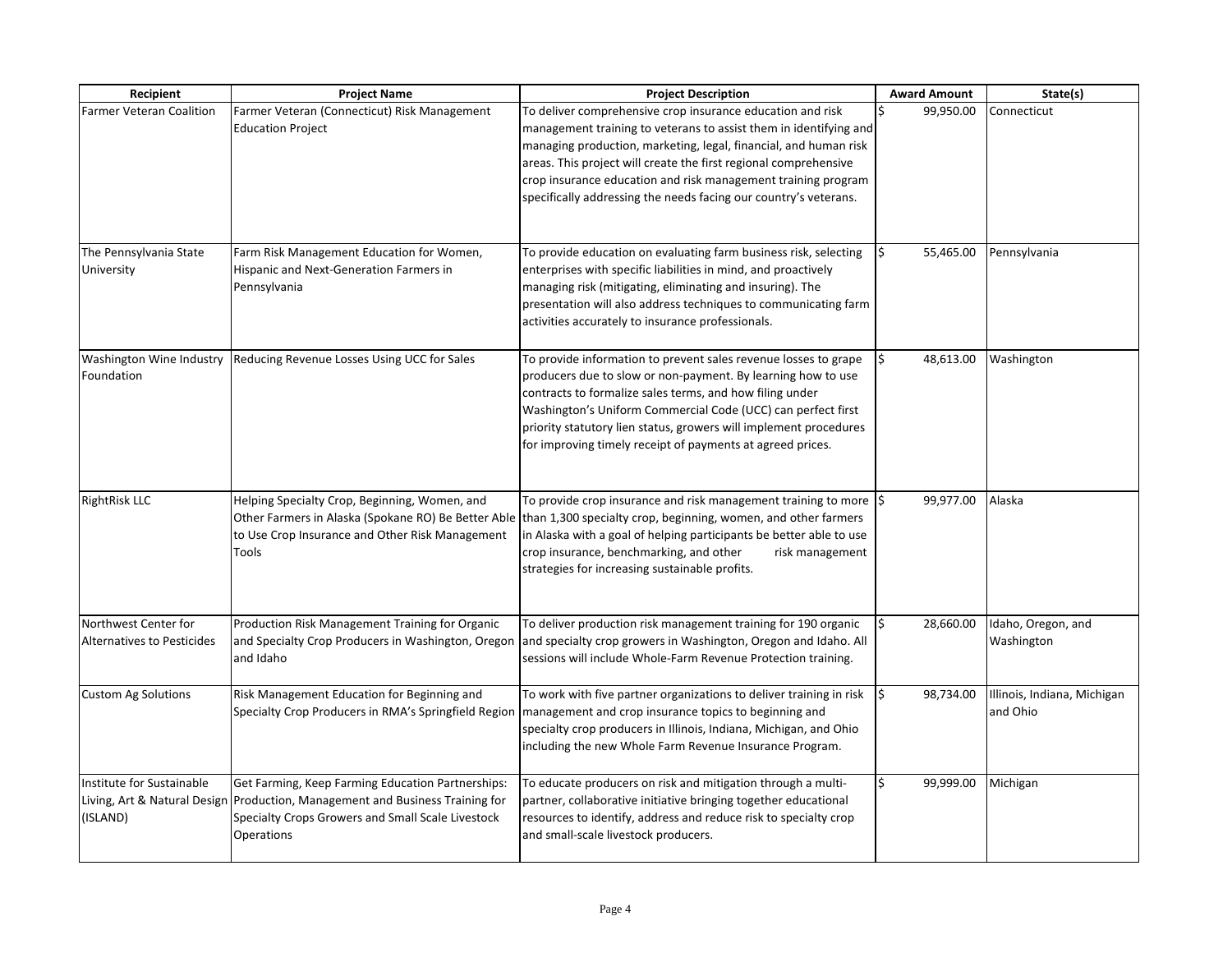| Recipient                                              | <b>Project Name</b>                                                                                                                           | <b>Project Description</b>                                                                                                                                                                                                                                                                                                                                                                                                                                       | <b>Award Amount</b> | State(s)                         |
|--------------------------------------------------------|-----------------------------------------------------------------------------------------------------------------------------------------------|------------------------------------------------------------------------------------------------------------------------------------------------------------------------------------------------------------------------------------------------------------------------------------------------------------------------------------------------------------------------------------------------------------------------------------------------------------------|---------------------|----------------------------------|
| FamilyFarmed.org                                       | Wholesale Marketing, Postharvest Handling, Legal<br>and Food Safety Risk Management Training for<br>Springfield Region Specialty Crop Farmers | To build the skills of 245 fruit and vegetable farmers to better<br>understand the opportunities and risks in wholesale marketing<br>and to adopt best practices that minimize their risk.<br>FamilyFarmed.org will work with partners in Indiana, Michigan,<br>and Ohio to engage small-scale, beginning farmers who are<br>exploring new local food markets.                                                                                                   | 65,712.00           | Indiana, Michigan and Ohio       |
| <b>Custom Ag Solutions</b>                             | Risk Management Education for Beginning and<br>Specialty Crop Producers in RMA's St. Paul Region                                              | To work with four partner organizations to deliver training in risk<br>management and crop insurance topics to beginning and<br>specialty crop producers in Iowa, Minnesota, and Wisconsin.                                                                                                                                                                                                                                                                      | l\$<br>98,594.00    | Iowa, Minnesota and<br>Wisconsin |
| National Center for<br>Appropriate Technology          | Whole Farm Revenue Protection Coming to Iowa: a<br>New Concept for Iowa Producers                                                             | To educate producers in Iowa and the St. Paul RMA region about $ \xi $<br>the new Whole Farm Revenue Protection (WFRP) policy created<br>by the 2014 Farm Bill and slated for introduction in Iowa in either<br>2015 or 2016.                                                                                                                                                                                                                                    | 89,162.00           | lowa                             |
| <b>Farm Commons</b>                                    | Increasing the stability and resiliency of farmers<br>through risk education on insurance, employment<br>law, and land access law.            | To build on a very successful farm legal risks webinar series<br>released 6 months ago and partially funded by RMA in 2013. Our<br>2014 project expands to offer an interactive, on-demand, 8-<br>webinar series on basic legal risk education for the organic and<br>direct-to-consumer farm. This project will protect hundreds of<br>thousands of dollars in assets and the reputation of direct-to-<br>consumer farmers at a value far beyond project costs. | 91,427.00           | lowa                             |
| Iowa State University<br><b>Extension and Outreach</b> | Women Improving Risk Management Decision<br>Making in Iowa Through Annie's Project                                                            | To provide risk management education to 300 lowa farm women.<br>Through 15 local multi-session courses, farm women of all ages<br>and experience levels will improve decision- making and better<br>manage agricultural risks to improve the profitability of their<br>family farms, enhance their environmental management skills,<br>and be more satisfied with their rural lifestyle and community.                                                           | 99,999.00           | lowa                             |
| <b>Custom Ag Solutions</b>                             | Traditional, and Women Producers in RMA's Topeka<br>Region                                                                                    | Risk Management Education for Beginning, Livestock, To work with RMA and six partner organizations to deliver<br>training in risk management and crop insurance topics to<br>beginning, livestock, traditional, and women producers in<br>Colorado, Kansas, Missouri, and Nebraska in RMA's Topeka<br>Region.                                                                                                                                                    | 98,914.00           | Colorado                         |
| Kansas Rural Center                                    | Women in Farming: Managing Production, Financial<br>and Legal Risks as Farmers, Partners, and<br>Landowners in Kansas                         | The Kansas Rural Center (KRC) and its partners will provide<br>women's only risk management education primarily on<br>production risks, but also on business/financial and legal risks.                                                                                                                                                                                                                                                                          | 97,054.00           | Kansas                           |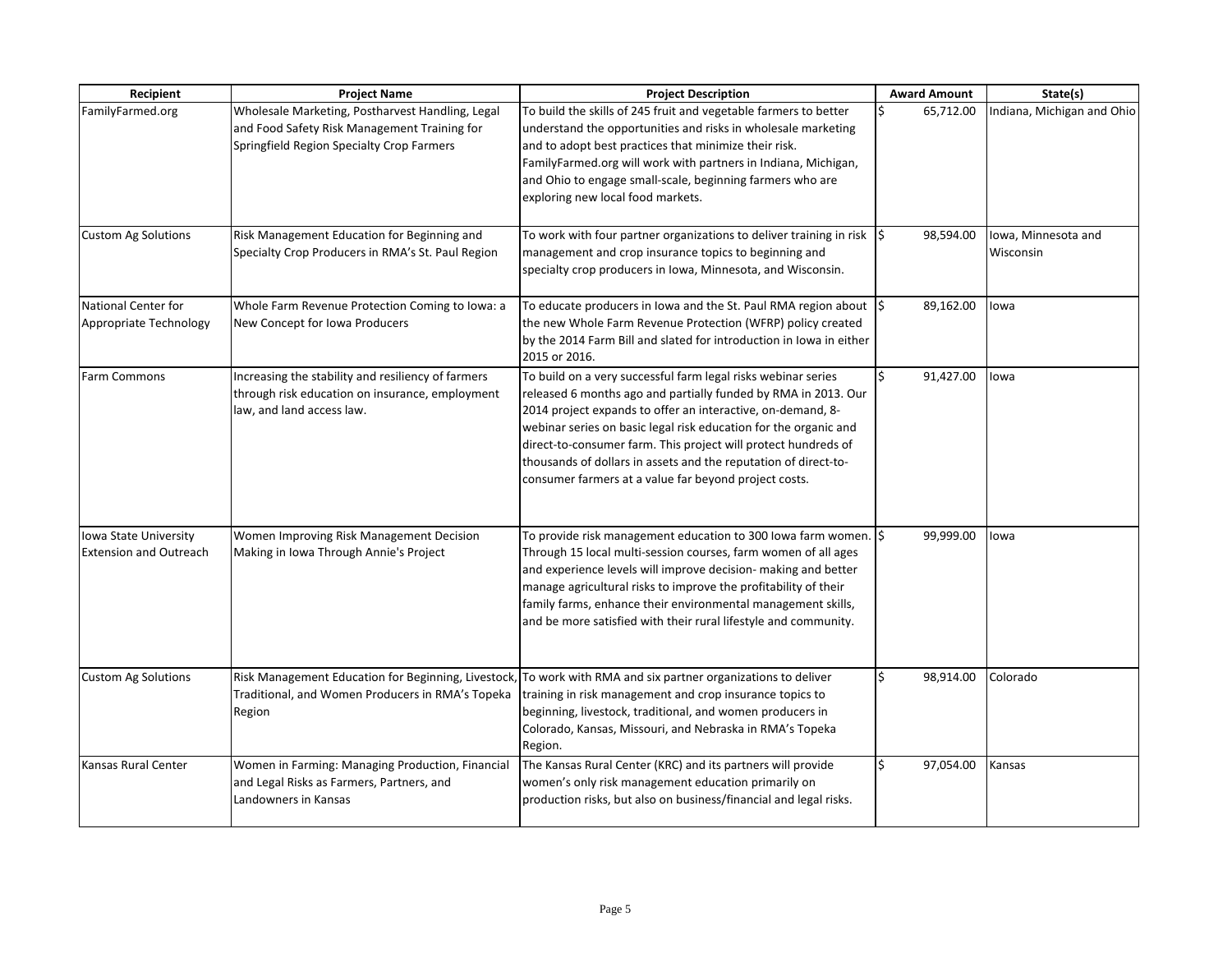| Recipient                           | <b>Project Name</b>                                                                                                                                                                           | <b>Project Description</b>                                                                                                                                                                                                                                                                                                                                                                                                                                                                                                                                                                                                                                                                                        | <b>Award Amount</b> | State(s)           |
|-------------------------------------|-----------------------------------------------------------------------------------------------------------------------------------------------------------------------------------------------|-------------------------------------------------------------------------------------------------------------------------------------------------------------------------------------------------------------------------------------------------------------------------------------------------------------------------------------------------------------------------------------------------------------------------------------------------------------------------------------------------------------------------------------------------------------------------------------------------------------------------------------------------------------------------------------------------------------------|---------------------|--------------------|
| Colorado State University           | Helping Traditional, Senior, Transitional, Women,<br>Beginning and Other Colorado Producers Be Better<br>Able to Use Crop Insurance and Legacy, Succession,<br>and Estate Planning Strategies | To education Colorado producers on how to improve their risk<br>management skills and increase the sustainability and multi-<br>generational longevity of their businesses. Four educational<br>methods will be implemented to insure that producers have<br>ample opportunities to participate in trainings and receive<br>information about crop insurance and other risk management<br>strategies.                                                                                                                                                                                                                                                                                                             | 54,768.00           | Colorado           |
| University of Missouri<br>Extension | Delivering Risk Management Education to Missouri<br>and Nebraska Women Farmers and Ranchers                                                                                                   | To provide risk management education in multiple locations<br>throughout Missouri and Nebraska to farm and ranch women to<br>increase knowledge and skills in order to make better informed<br>decisions and increase profitability of their operations.                                                                                                                                                                                                                                                                                                                                                                                                                                                          | 49,976.00           | Missouri, Nebraska |
| Kansas State University             | Extending Risk Management Education to New and<br>Experienced Canola Producers in Kansas and<br>Colorado                                                                                      | To conduct risk management training at multiple venues across<br>Kansas and Colorado. The goals are to host six or more<br>production risk management schools and up to 10 field days at<br>key periods of the growing season. A total of 10 to 20 producers<br>will be identified and their fields will be used for demonstration in<br>2014-2015.                                                                                                                                                                                                                                                                                                                                                               | 99,999.00           | Colorado, Kansas   |
| Kansas State University             | National Conference Addressing Wheat Drought<br>Losses and Policy Issues                                                                                                                      | To develop information for producers to utilize recent changes in $\ket{\xi}$<br>the commodity title and crop insurance program provided in the<br>recent Agricultural Act of 2014. The Great Plains produces<br>primarily traditional crops and therefore the major risk to Great<br>Plains farmers is on those crops. Based on the US Drought<br>Monitor, the western part of the Great Plains is in extreme or<br>exceptional drought, with many locations in this area 50-80%<br>below normal rainfall. The project's objective is to develop<br>information for producers to utilize recent changes in the<br>commodity title and crop insurance program provided in the<br>recent Agricultural Act of 2014. | 34,801.00           | Kansas             |
| <b>Farmer Veteran Coalition</b>     | Farmer Veteran (Missouri) Risk Management<br><b>Education Project</b>                                                                                                                         | To create the first regional comprehensive crop insurance<br>education and risk management training program specifically<br>addressing the needs facing our country's veterans.                                                                                                                                                                                                                                                                                                                                                                                                                                                                                                                                   | Ś<br>99,950.00      | Missouri           |